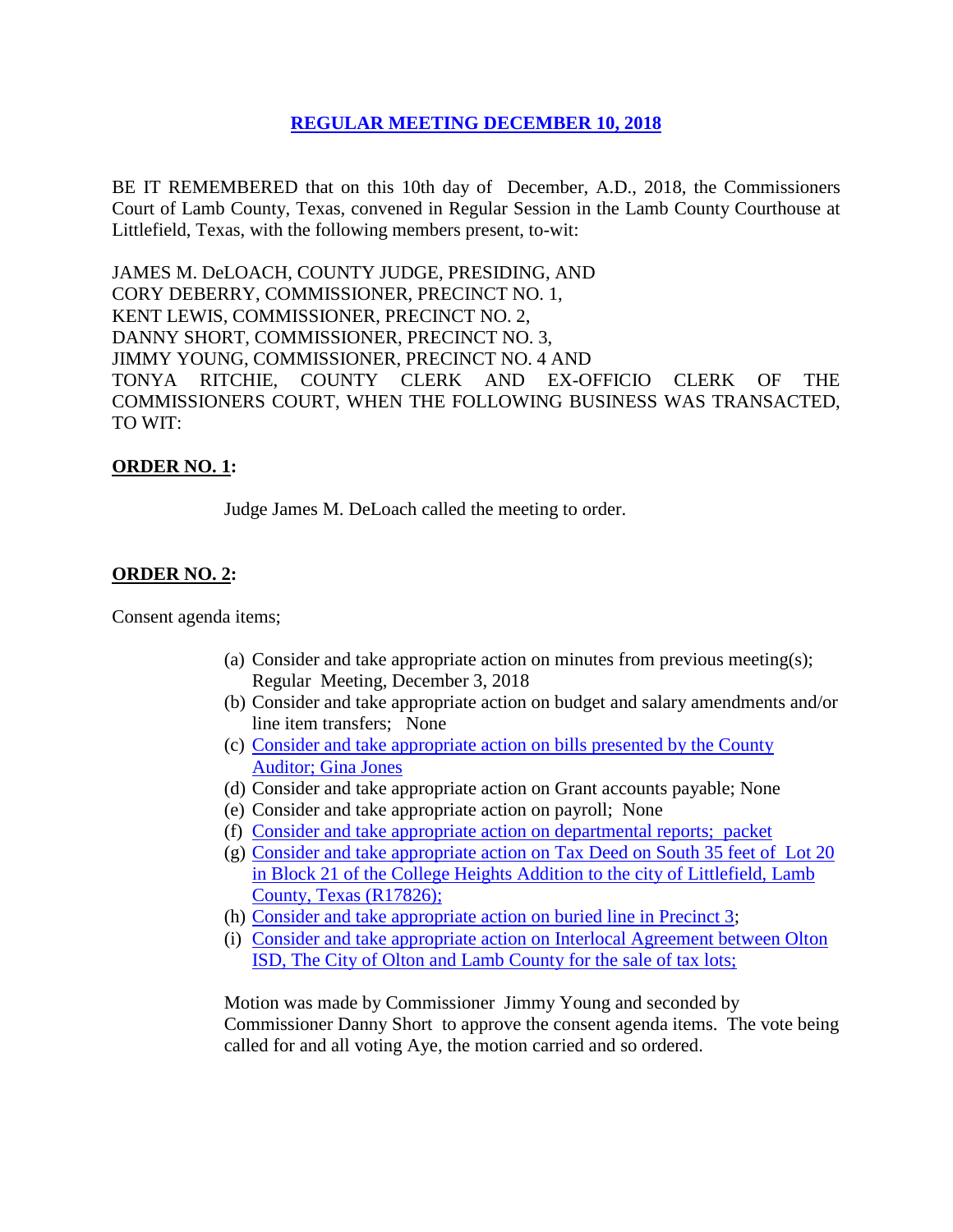#### **ORDER NO.3:**

Consider and take appropriate action to approve County Attorney's disbursement for forfeiture funds;

> Motion was made by Commissioner Cory DeBerry and seconded by Commissioner Kent Lewis to approve County Attorney's disbursement for forfeiture funds . The vote being called for and all voting Aye, the motion carried and so ordered.

## **ORDER NO.4:**

Consider and take appropriate action on CIRA Service Agreement;

Motion was made by Commissioner Danny Short and seconded by Commissioner Kent Lewis to approve action on CIRA Service Agreement, contingent upon approval by District Attorney. The vote being called for and all voting Aye, the motion carried and so ordered.

#### **ORDER NO.5:**

Consider and take appropriate action on TxDOT County Assistance for 2019;

Motion was made by Commissioner Jimmy Young and seconded by Commissioner Danny Short to approve action on TxDOT County Assistance for 2019. The vote being called for and all voting Aye, the motion carried and so ordered.

#### **ORDER NO.6:**

Future agenda items;

Future agenda items were discussed.